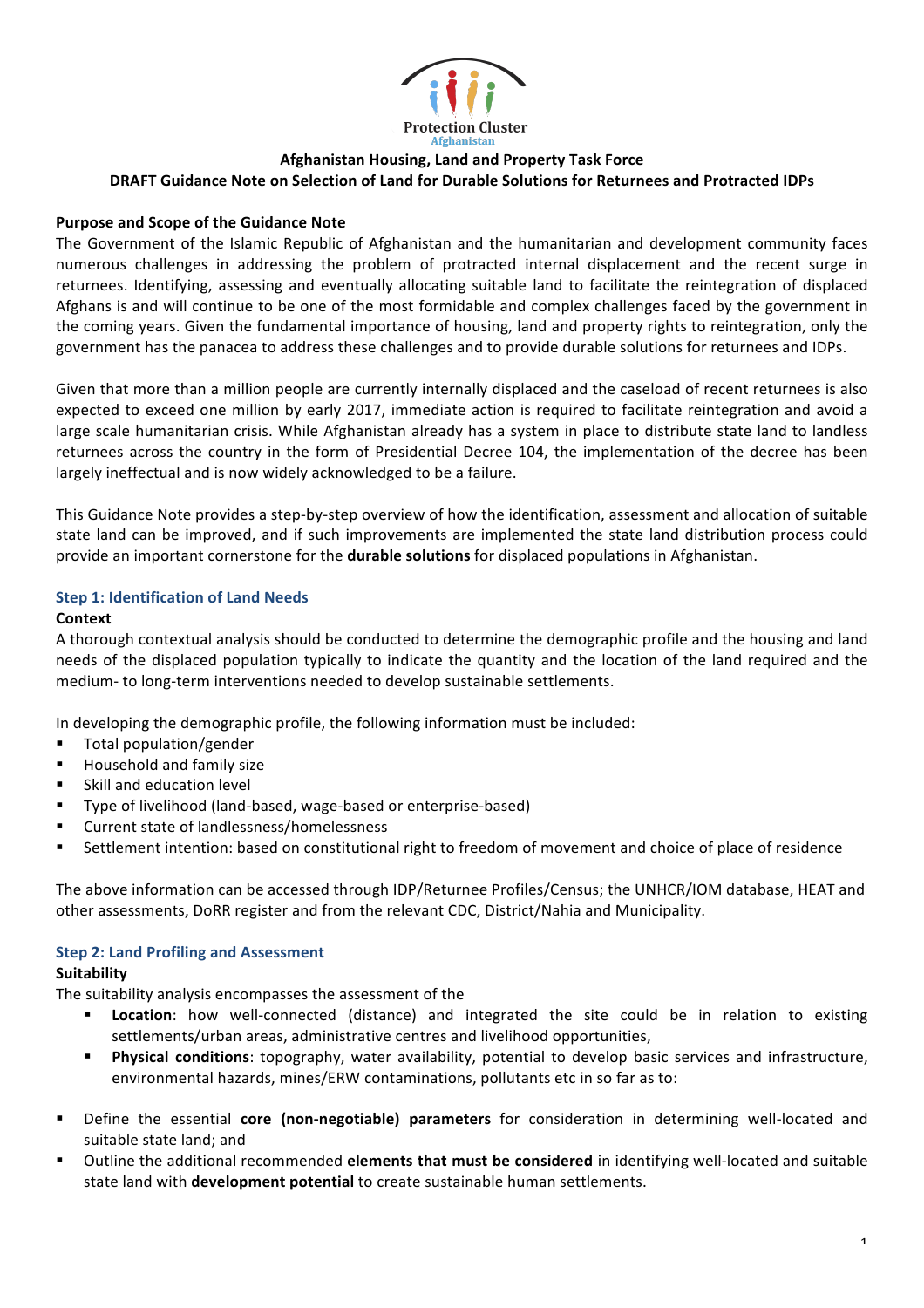## **CORE REQUIREMENT**

All six core requirements set out below must be fulfilled before land can be considered suitable for allocation to returnees or protracted IDPs. International donors would require proof that any land designated for allocation to the displaced population meets these core requirements. Such proof should be provided before any consideration of possible funding and assistance.

| <b>No</b>      | <b>CORE REQUIREMENT</b>                                                     | <b>ACTIONS</b>                                                                                                                                                                                                                                                                                                                                                                                                                                                                                                                                                                                                     |                | <b>AGENCIES INVOLVED/SOURCE</b>                                                                                                                                             |
|----------------|-----------------------------------------------------------------------------|--------------------------------------------------------------------------------------------------------------------------------------------------------------------------------------------------------------------------------------------------------------------------------------------------------------------------------------------------------------------------------------------------------------------------------------------------------------------------------------------------------------------------------------------------------------------------------------------------------------------|----------------|-----------------------------------------------------------------------------------------------------------------------------------------------------------------------------|
| 1              | <b>STATUS OF LAND</b>                                                       | Land must be initially presumed to be<br>vacant/barren<br>state<br>land<br>as<br>determined by spatial and physical<br>analysis.<br>Land must be presumed to be free<br>from land claims/disputes.<br>Official confirmation on the status of<br>the land is provided at a later stage<br>through Tasfiya.<br>Assessment: GIS mapping, ARAZI,<br>AMLAK cadastre/register and<br>anecdotal information                                                                                                                                                                                                               | ٠<br>٠         | ARAZI<br>Atlas of Afghan Cities 2016 ARAZI/<br>Kabul Municipality/<br>MUDH/IDLG/DMM<br>National HLP-TF, UN-Habitat                                                          |
| $\overline{2}$ | <b>AREA OF HIGH RETURN</b><br><b>AND PROTRACTRED</b><br><b>DISPLACEMENT</b> | The land is located in areas of high<br>return and protracted displacement,<br>significant<br>number<br>with<br>of<br>a<br>and<br>protracted<br>IDPs,<br>returnees<br>minimum of 10,000 individuals.<br><b>Assessment:</b> The data to determine<br>whether the number of displaced<br>persons is 'significant' should be<br>obtained from the CDC, GA, and<br>Nahia<br>registration<br>books<br>or<br>databases.                                                                                                                                                                                                  | $\blacksquare$ | of<br>Refugee<br>Ministry<br>and<br>Repatriation (MoRR), Directorate<br>of Refugee<br>and<br>Repatriation<br>(DORR)<br>CDC, GA, Nahia, Municipality<br>UNHCR, IOM, OCHA etc |
| $\overline{3}$ | <b>LOCATION TO LIVELIHOOD</b><br><b>OPPORTUNITIES</b>                       | The land must be proximate to<br>livelihood opportunities:<br>the distance does not exceed<br>15km or the average travel time<br>45mins to<br>does not exceed<br>livelihood<br>appropriate<br>potential<br>opportunities,<br>or<br>employment opportunities<br>or<br>available arable land that could<br>be used as a means of livelihood.<br>The land has adequate transport<br>٠<br>livelihood<br>options<br>to<br>access<br>opportunities and the average<br>cost of such transport does not<br>exceed 40 AFN.<br>Assessment:<br>Skill/demand<br>study,<br>Local labour market mapping, value<br>chain analysis | ٠              | Ministry of Agriculture, Irrigation<br>and Livestock (MAIL)<br>FAO, WFP                                                                                                     |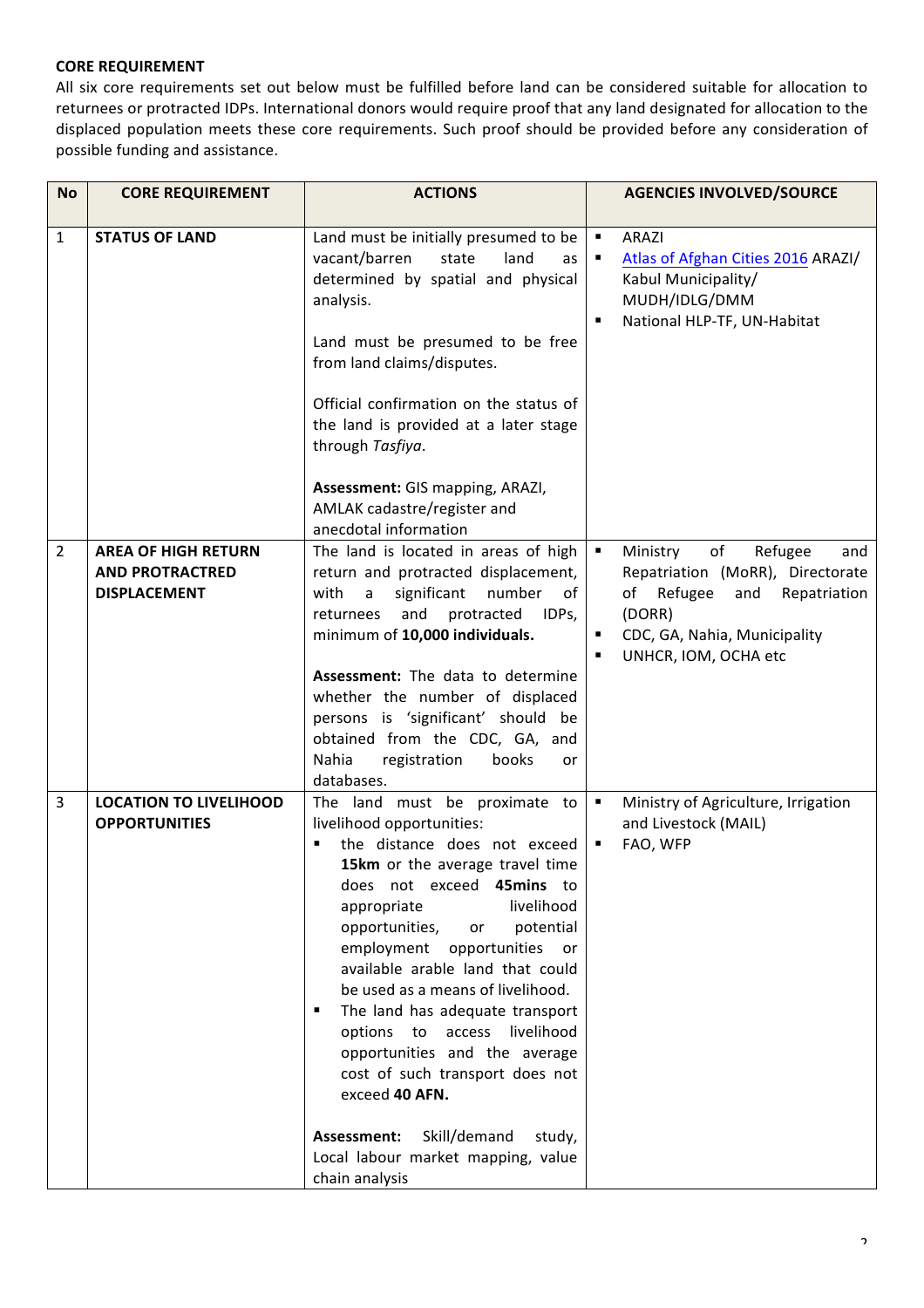| $\overline{4}$ | <b>WATER SOURCE</b>                                                 | Land must have<br>Access to a sufficient quantity of<br>٠<br>potable water of a sufficient<br>quality<br>(Minimum<br>Service<br>Standard:<br>Citizen's<br>Charter<br>National Priority Programme 25<br>litres per person per day) to meet<br>household needs; and<br>Water<br>must<br>be<br>sufficiently<br>٠<br>accessible (i.e depth of the water<br>table should not exceed x metres,<br>soil conditions should not be<br>prohibitive) | ٠<br>٠<br>٠<br>$\blacksquare$ | Ministry of Rural Rehabilitation<br>and Development (MRRD)<br>Ministry of Energy and Water<br>(MEW),<br>Afghan Urban Water Supply and<br>Sewerage Corporation (AUWSSC)<br>Ministry of Urban Development<br>and Housing (MUDH)<br><b>WASH Cluster (DACAAR)</b> |
|----------------|---------------------------------------------------------------------|-------------------------------------------------------------------------------------------------------------------------------------------------------------------------------------------------------------------------------------------------------------------------------------------------------------------------------------------------------------------------------------------------------------------------------------------|-------------------------------|---------------------------------------------------------------------------------------------------------------------------------------------------------------------------------------------------------------------------------------------------------------|
|                |                                                                     | Assessment: Geophysical<br>survey,<br>water testing                                                                                                                                                                                                                                                                                                                                                                                       |                               |                                                                                                                                                                                                                                                               |
| 5              | <b>FREE FROM LANDMINE</b><br><b>AND ERW</b><br><b>CONTAMINATION</b> | The land is clear of landmines and<br>Explosive Remnants of War (ERW)<br>such as UXO/AXOs.                                                                                                                                                                                                                                                                                                                                                | ٠                             | Mine Clearance Certificate and<br>confirmation from Mine Action<br>Programme of Afghanistan<br>(MAPA), UNMAS/MACCA                                                                                                                                            |
|                |                                                                     | Assessment: Survey, demarcation,<br>clearance and risk education, IMSMA<br>of<br>database<br>verification<br>the<br>contamination level.                                                                                                                                                                                                                                                                                                  |                               |                                                                                                                                                                                                                                                               |
| 6              | <b>FREE FROM</b><br><b>ENVIRONMENTAL HAZARDS</b>                    | The land should have no foreseeable<br>risk of hazards such as landslides,<br>severe floods, avalanches.                                                                                                                                                                                                                                                                                                                                  | $\blacksquare$<br>п           | Afghanistan Spatial Data Centre<br>(ASDC), IMMAP<br>Afghanistan Natural Disaster<br><b>Management Authority (ANDMA)</b>                                                                                                                                       |
|                |                                                                     | <b>Assessment:</b> State land overlaid with<br>maps from the ASDC                                                                                                                                                                                                                                                                                                                                                                         |                               |                                                                                                                                                                                                                                                               |

# **RECOMMENDED REQUIREMENT**

The following recommended criteria will be used to determine the suitability of the land the displaced population

| <b>No</b>      | <b>CORE REQUIREMENT</b>         | <b>ACTIONS</b>                           | <b>AGENCIES INVOLVED/SOURCE</b>                           |
|----------------|---------------------------------|------------------------------------------|-----------------------------------------------------------|
|                |                                 |                                          |                                                           |
| 1              | <b>FREE FROM CHEMICAL AND</b>   | The land is not contaminated by          | <b>National Environment Protection</b><br>п               |
|                | <b>BIOLOGICAL POLLUTANTS</b>    | chemical, biological or other kinds of   | <b>Authority (NEPA)</b>                                   |
|                |                                 | pollutants.                              | <b>United Nations Environment</b><br>$\blacksquare$       |
|                |                                 |                                          | Programme (UNEP)                                          |
|                |                                 | <b>Assessment: Contamination testing</b> |                                                           |
| $\overline{2}$ | <b>PROTECED AREAS AND SITES</b> | The land is not of cultural, religious,  | Ministry of Information and<br>٠                          |
|                | OF CULTURAL, RELIGIOUS OR       | or archaeological significance. Or       | Culture (MIC)                                             |
|                | <b>ARCHEOLOGCAL</b>             | located in protected zones<br>like       | Ministry of Haj and Religious<br>٠                        |
|                | <b>SIGNIFICANCE</b>             | national parks, wetlands etc.            | Affairs,                                                  |
|                |                                 |                                          | <b>UNESCO, UNEP</b><br>п                                  |
|                |                                 | Assessment:<br>Excavation<br>reports,    | <b>Delegation Archeologique</b><br>٠                      |
|                |                                 | aerial photography, satellite imagery    | Francaise en Afghanistan (DAFA)                           |
|                |                                 | and maps                                 | and Aga Khan Trust for Culture                            |
|                |                                 |                                          | (AKTC)                                                    |
| 4              | <b>WITHIN UNIQUE</b>            | The boundaries of the land should be     | <b>Independent Directorate of Local</b><br>$\blacksquare$ |
|                | <b>ADMINISTRATIVE</b>           | contained within one unique district     | Governance (IDLG/DMM)                                     |
|                | <b>BOUNDARY</b>                 | or able to be adjusted to facilitate     | <b>Afghan Geodesy and Cartography</b><br>٠                |
|                |                                 | provision<br>management,<br>and          | Head Office (AGCHO)                                       |
|                |                                 | of<br>administration<br>services,        |                                                           |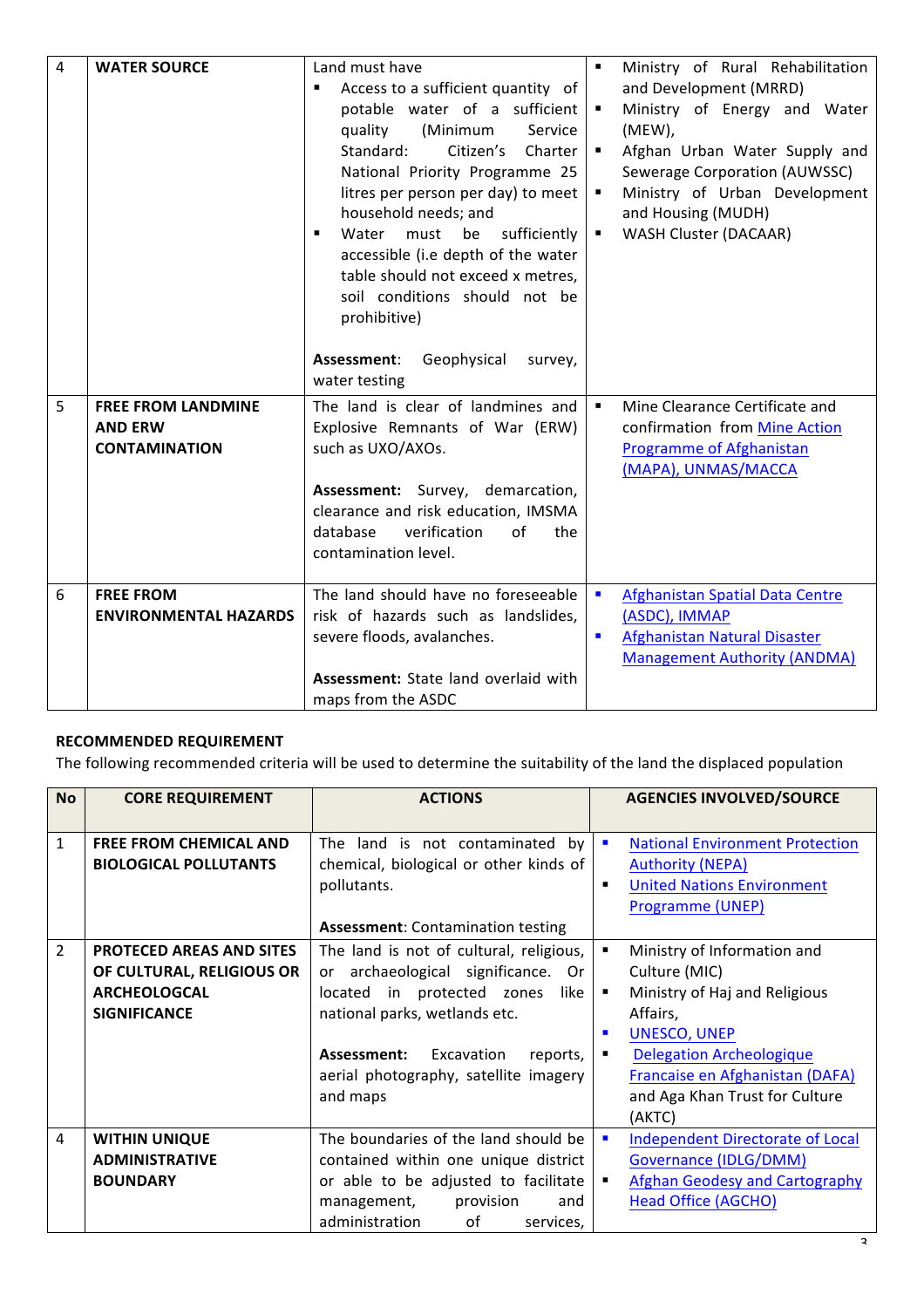|                |                                                     | investment in infrastructure.                                                                                                                                                                                                                                                                                                                                                                                                                                                                                    |                     |                                                                                                                                                |
|----------------|-----------------------------------------------------|------------------------------------------------------------------------------------------------------------------------------------------------------------------------------------------------------------------------------------------------------------------------------------------------------------------------------------------------------------------------------------------------------------------------------------------------------------------------------------------------------------------|---------------------|------------------------------------------------------------------------------------------------------------------------------------------------|
| 5              | <b>ACCESS TO TRANSPORT</b><br><b>CORRIDORS</b>      | land<br>The<br>is<br>accessible,<br>within<br>minimum 2 km walking distance from<br>the nearest existing or planned basic<br>road (Minimum Service Standard:<br>Citizen's Charter National Priority<br>Programme).                                                                                                                                                                                                                                                                                               | $\blacksquare$      | Ministry of Public Works and/or<br>relevant municipality                                                                                       |
| 6              | <b>ACCESS TO BASIC SERVICES</b>                     | School and health clinics are, or are<br>planned to be, located at an<br>accessible distance (no more than 10<br>km) from the land, where students<br>are guaranteed 24 hours of education<br>in grade 1-3, 30 hours of education in<br>grade 4-6 and 36 hours of education<br>in grade 7-12 (Minimum Service<br>Standard: Citizen's Charter National<br>Priority Programme).<br>The land is serviced by, or is planned<br>to be serviced by the police and other<br>law enforcement agencies's<br>jurisdiction. | ٠<br>٠              | Ministry of Public Health (NoPH),<br>Ministry of Education (MoE)<br>Ministry of Interior (Mol)                                                 |
| $\overline{7}$ | <b>TOPOGRAPHIC</b><br><b>CONSIDERATIONS</b>         | Topography and climate are suitable<br>for year-round living- the land surface<br>should<br>be<br>relatively flat<br>and<br>contiguous for housing construction,<br>agriculture, water supply/irrigation<br>system with slope less than 15%, any<br>higher would cause risk of soil<br>erosion.<br>Assessment: Existing topo-maps and<br>topographic survey.                                                                                                                                                     | $\blacksquare$<br>٠ | Land Cover Atlas of Afghanistan<br>2016, MAIL and FAO<br>Directorate of City Planning,<br>Ministry of Urban Development<br>and Housing (MUDH)  |
| 8              | <b>SOIL QUALITY</b>                                 | The level of organic matter and<br>extent/depth of humic layer provides<br>indication of kitchen garden or locally<br>grown crop (agriculture) potential.<br>Rich soils will have greater potential<br>for agro-forestry or agriculture etc.<br>Assessment: Rapid soil survey and<br>based on a few main<br>testing<br>parameters (texture, colour, pH, N, P,<br>CE C, for example).                                                                                                                             | ٠<br>٠              | Afghanistan Soil Information<br>System Project/Soil Testing Lab,<br>MAIL/FAO<br>Afghanistan Agriculture<br><b>Information Portal, MAIL/FAO</b> |
| 9              | <b>AVAILABILITY OF BUILDING</b><br><b>MATERIALS</b> | Appropriate<br>materials<br>at<br>an<br>appropriate scale are available locally<br>and can be sourced in a manner that<br>is economically feasible<br>Assessment:<br>Local<br>market                                                                                                                                                                                                                                                                                                                             | ٠<br>п              | <b>MUDH</b><br><b>Afghanistan Builders Association</b>                                                                                         |
|                |                                                     | assessment                                                                                                                                                                                                                                                                                                                                                                                                                                                                                                       |                     |                                                                                                                                                |

## **Step 3: Site Inspection, Suitability Report and Recommendations**

After desk/ cartographic reviews, technical site visits must be conducted to carry out proper assessments (water, soil quality, community assessments) and GPS mapping. The technical team should be led by Government authorities. As a result of the visits/ assessment, a technical report should be prepared with the contribution of all stakeholders and